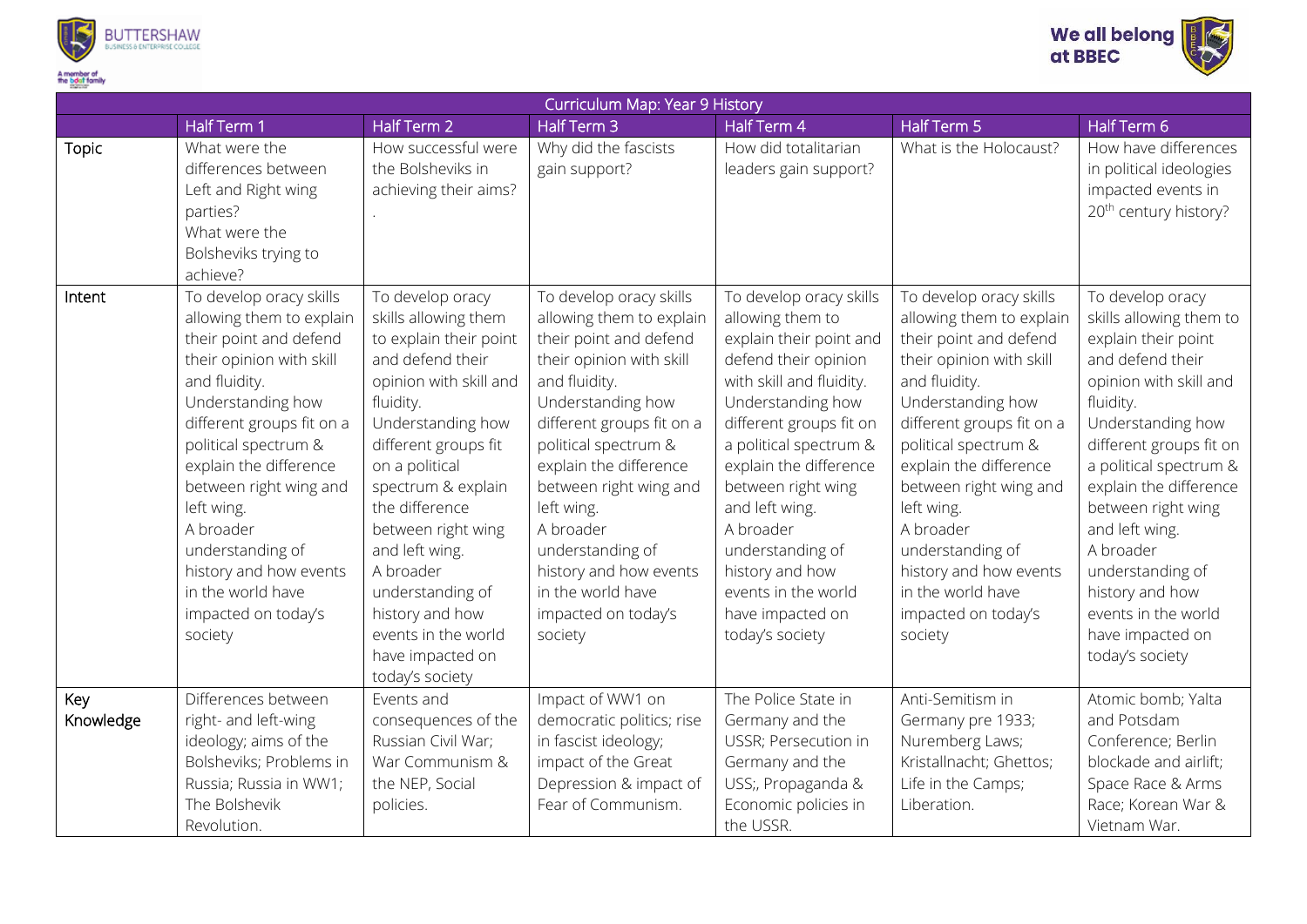| Key Skills                                                                                     | Reading and developing<br>vocabulary; use of case<br>studies to develop<br>contextual knowledge of<br>key concept.                           | Reading and<br>developing<br>vocabulary; use of<br>case studies to<br>develop contextual<br>knowledge of key<br>concepts; source<br>work. | Reading and developing<br>vocabulary; use of case<br>studies to develop<br>contextual knowledge of<br>key concepts; source<br>work.            | Reading and<br>developing vocabulary;<br>use of case studies to<br>develop contextual<br>knowledge of key<br>concepts.             | Reading and developing<br>vocabulary; use of case<br>studies to develop<br>contextual knowledge of<br>key concepts.                                   | Reading and<br>developing<br>vocabulary; use of<br>case studies to<br>develop contextual<br>knowledge of key<br>concepts.                                                          |
|------------------------------------------------------------------------------------------------|----------------------------------------------------------------------------------------------------------------------------------------------|-------------------------------------------------------------------------------------------------------------------------------------------|------------------------------------------------------------------------------------------------------------------------------------------------|------------------------------------------------------------------------------------------------------------------------------------|-------------------------------------------------------------------------------------------------------------------------------------------------------|------------------------------------------------------------------------------------------------------------------------------------------------------------------------------------|
| Key<br>Vocabulary                                                                              | Democracy<br>Dictatorship<br>Left Wing<br>Right Wing<br><b>Bolshevik</b><br>Tsar<br>Revolution                                               | Civil War<br>War Communism<br><b>NEP</b><br>Social policy<br>Red Terror                                                                   | Nationalism<br>Great depression<br>Democracy<br>Ideology<br>Unemployment<br>Propaganda                                                         | Persecution<br>Indoctrination<br>Collectivisation<br>Secret police<br>Concentration camps<br>Five year plan<br>Cult of personality | Anti-Semitism<br>Discrimination<br>Kristallnacht<br>Ghetto<br>Final solution<br>Liberation                                                            | Soviet Union<br>Arms Race<br>Space Race<br>Nato<br>Warsaw Pact<br>Crisis<br>Cold War                                                                                               |
| Key Reading<br>(most texts<br>are historical<br>fiction which<br>complement<br>studied topics) | The Clever Teens' Guide to The Russian Revolution by Felix Rhodes<br>The Book Thief-Markus Zusak<br>The Fountains of Silence by Ruta Sepetys |                                                                                                                                           |                                                                                                                                                |                                                                                                                                    | The Diary of Anne Frank<br>The Complete Maus-<br>Art Spiegelman<br>The Boy in the Striped<br>Pyjamas by John Boyne                                    | A Night Divided by<br>Jennifer A. Nielsen The<br>Loud Silence of<br>Francine Green<br>by Karen Cushman                                                                             |
| <b>End Point</b>                                                                               | To develop an<br>understanding of<br>differences in political<br>ideologies.                                                                 | To explain the<br>different aims of the<br>Bolsheviks and<br>evaluate their<br>implementation of<br>these aims.                           | To examine and explain<br>the methods used by<br>Fascists and evaluate<br>reasons for the growing<br>support of Fascism in<br>the 1920s/1930s. | To evaluate methods<br>used by totalitarian<br>leaders from different<br>political ideologies.                                     | To explain the<br>significance of the<br>Holocaust of people in<br>the 20 <sup>th</sup> century. To<br>develop empathy and<br>source analysis skills. | To evaluate the short<br>term and long-term<br>outcomes of<br>alternative political<br>ideologies in practice.<br>To examine whether<br>or not there can truly<br>be a 'Cold War'. |
| Form of<br>Assessment                                                                          | What were the<br>Bolsheviks trying to<br>achieve?Extended<br>written piece.                                                                  | End of term quiz -<br>multiple choice<br>knowledge<br>questions, key word<br>match up and                                                 | What was the most<br>important reason why<br>the Fascists gained<br>support?Extended<br>written piece                                          | What methods were<br>used to control people<br>in a totalitarian<br>regime?                                                        | How were the Jews and<br>other groups treated<br>during the Holocaust?                                                                                | How did the Cold War<br>develop between the<br>US and the USSR?                                                                                                                    |